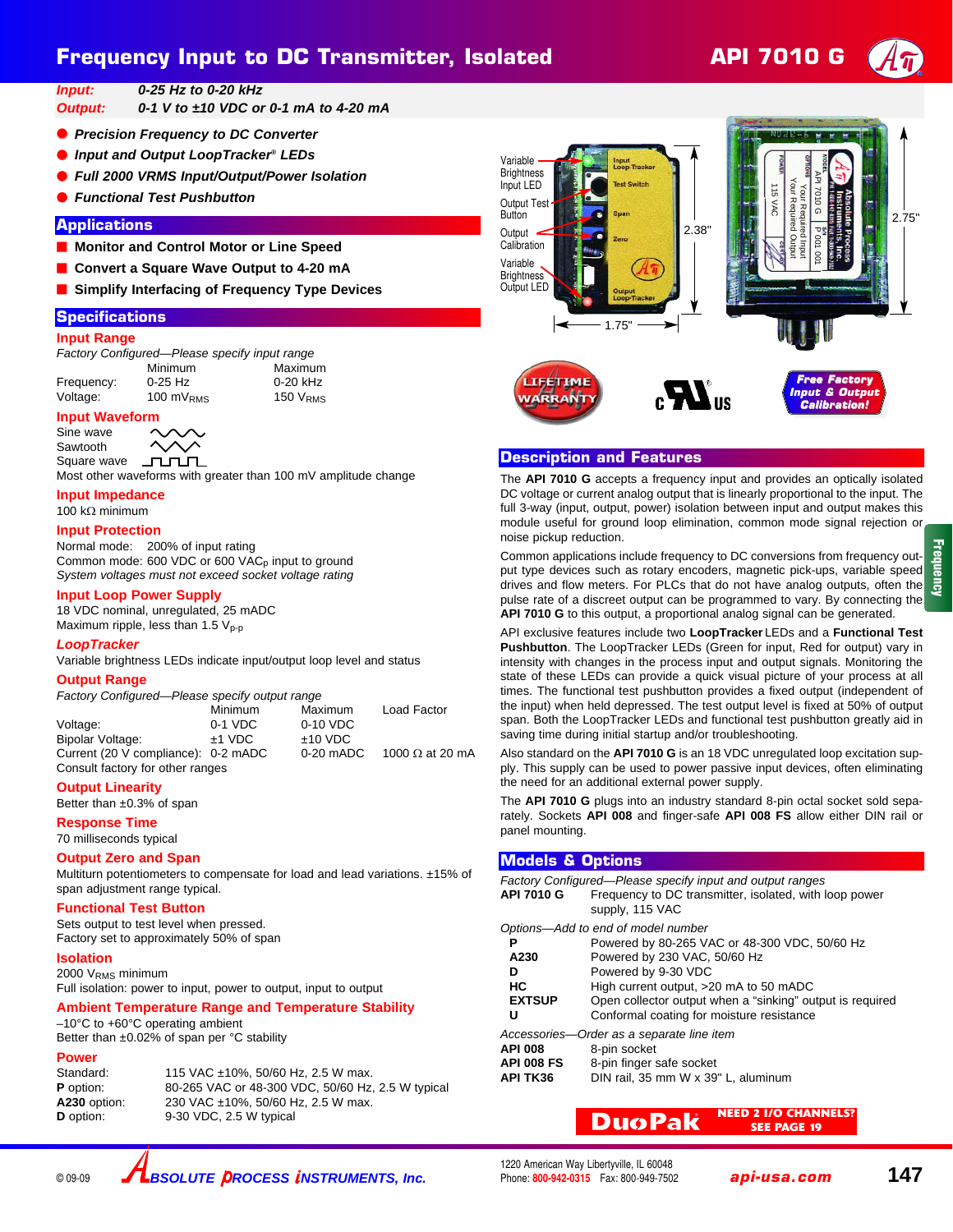### **RANGES**

The input and output ranges are pre-configured at the factory as specified on your order. No input calibration is necessary. Consult factory for other available ranges or for special ranges.

When a current output is ordered, it provides power to the output current loop (sourcing). If an unpowered (sinking) current output is required, order the API 7010 G EXTSUP with open collector output.

### **ELECTRICAL CONNECTIONS**

**WARNING!** All wiring must be performed by qualified personnel only. This module requires an industry-standard 8-pin socket. Order API 008 or finger-safe API 008 FS socket.

**Power Input Terminals –** The white label on the side of the API module will indicate the power requirements. AC power is connected to terminals 1 and 3. For DC powered modules, polarity **MUST** be observed. Positive (+) is wired to terminal 1 and negative  $(-)$  is wired to terminal 3.

**Powered Signal Input – Polarity must be observed when connecting the signal** input. The positive connection  $(+)$  is applied to terminal 5 and the negative  $(-)$ is applied to terminal 6.



#### *Connecting an input device which provides power to the input circuit*

**Passive Signal Input –** Polarity must be observed when connecting the signal input. A passive input device can be powered by the 18 volt DC power supply at terminal 4. This may save the expense of purchasing a separate power supply for the input device. A typical example is shown, however it is very important to consult the manufacturer of your specific sensor to determine its compatibility and proper wiring.



### *Using the built-in 18 VDC loop supply to power a passive input device*

**Signal Output Terminals –** Polarity must be observed when connecting the signal output to the load. The positive connection  $(+)$  is connected to terminal 7 and the negative  $(-)$  is connected to terminal 8. When a current output is ordered, it provides power to the output current loop (sourcing). If an unpowered (sinking) current output is required, order the API 7010 G EXTSUP with open collector output.

# **TEST BUTTON**

**148**

The Test Switch pushbutton may be used to drive the device on the output side of the loop (a panel meter, chart recorder, etc.) with a known good signal that can be used as a system diagnostic aid during initial start-up or during troubleshooting.

This test signal is factory set to approximately 50% of the calibrated output range. When the button is released, the output will return to normal.

Example: If you are checking a 4-20 mA current loop, when the pushbutton is held depressed, the output from the module will be approximately 12 mA.

# **OPERATION**

The frequency input to the API 7010 G is filtered to remove unwanted noise, converted to a DC voltage, and then passed through an opto-coupler to the output stage.

The frequency input can be virtually any type of signal (sine wave, sawtooth, square wave, etc.) as long as there is a sufficient change in amplitude (greater than 100mV).

**GREEN** *LoopTracker***® Input LED –** Provides a visual indication that a signal is being sensed by the input circuitry of the module. It also indicates the input signal strength by changing in intensity as the process changes from minimum to maximum. If the LED fails to illuminate, or fails to change in intensity as the process changes, this may indicate a problem with module power or signal input wiring.

**RED** *LoopTracker* **Output LED –** Provides a visual indication that the output signal is functioning. It becomes brighter as the input and the corresponding output change from minimum to maximum. For current outputs, the RED LED will only light if the output loop current path is complete. For either current or voltage outputs, failure to illuminate or a failure to change in intensity as the process changes may indicate a problem with the module power or signal output.

### **CALIBRATION**

Input and output ranges are pre-configured at the factory as specified on your order. Top-mounted, Zero and Span potentiometers can be used should finetuning be necessary. Custom ranges may require factory modification.

- **1.** Apply power to the module and allow a minimum 20 minute warm up time.
- **2.** Using an accurate calibration source, provide an input to the module equal to the minimum input required for the application.
- **3.** Using an accurate measurement device for the output, adjust the Zero potentiometer for the exact minimum output desired. The Zero control should only be adjusted when the input signal is at its minimum. This will produce the corresponding minimum output signal. Example: for 4-20 mA output signal, the Zero control will provide adjustment for the 4 mA or low end of the signal.
- **4.** Set the input at maximum, and then adjust the Span pot for the exact maximum output desired. The Span control should only be adjusted when the input signal is at its maximum. This will produce the corresponding maximum output signal. Example: for 4-20 mA output signal, the Span control will provide adjustment for the 20 mA or high end of the signal.
- **5.** Repeat adjustments for maximum accuracy.





*API 7010 G EXTSUP typical output wiring*

#### For Your Local Area Representative See *www.api-usa.com*

API maintains a constant effort to upgrade and improve its products. Specifications are subject to change without notice. Consult factory for your specific requirements.

**BSOLUTE PROCESS INSTRUMENTS, Inc.**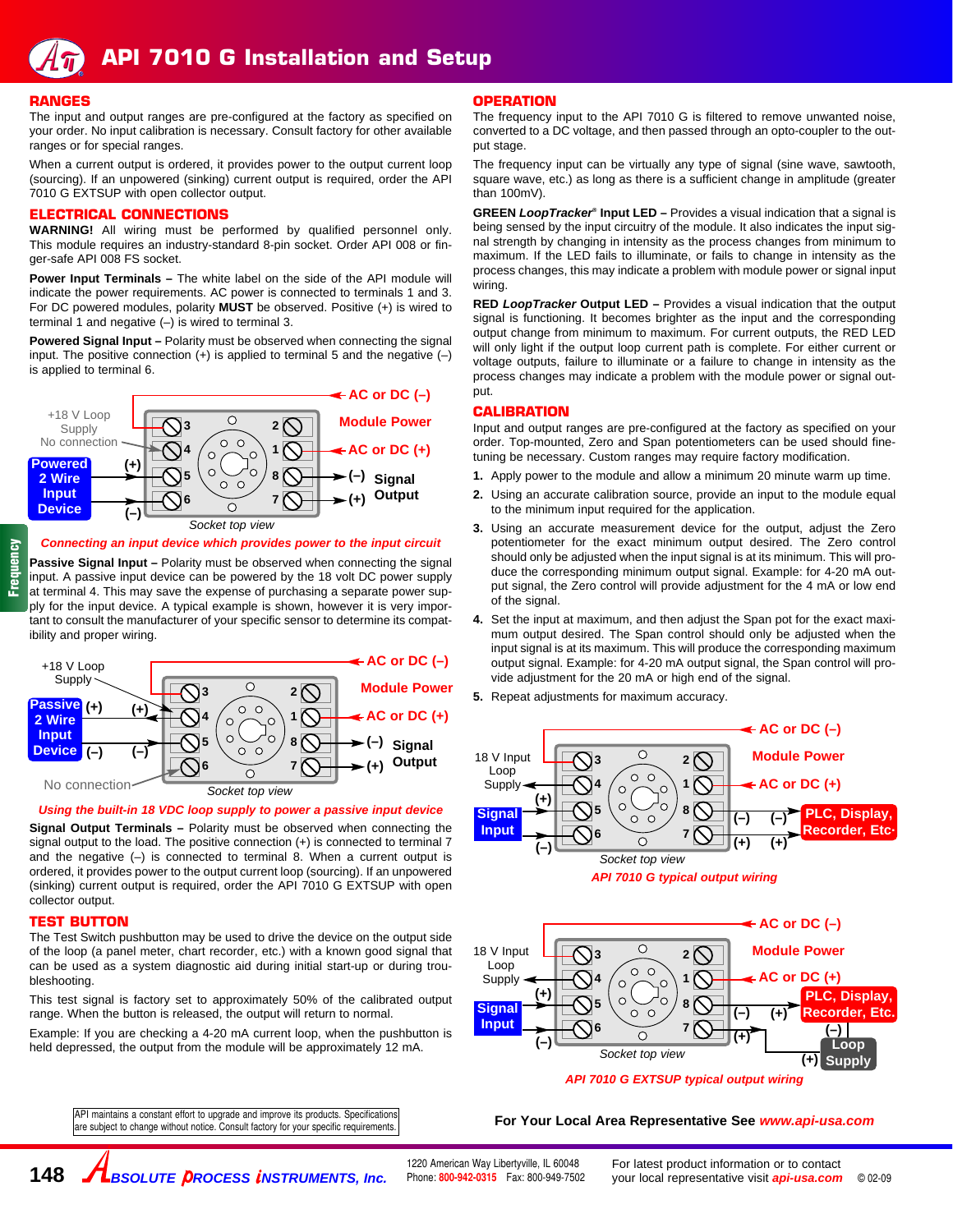

### **PROBLEM**

An accurate flow measurement is required at low flow rates for a process controller. A local display is also desired.

### **SOLUTION**

**Using a Hall Effect Flow Sensor**

Hall effect sensors are recommended when the output frequency from a flow meter over any part of the application flow range is 15 Hz or less. This frequency typically occurs at approximately the 10 to 1 turndown point for flow meters.



An **API 7010 G** Isolated Frequency to DC Transmitter module provides the DC power for the Hall Effect sensor from its built-in loop excitation supply and converts the 0-15 Hz flow signal into a 4-20 mA signal to drive the local display and the PLC. The 2000 VRMS isolation protects against unwanted ground loops and electrical noise.

# **Monitoring Mixer Speed at a Remote Computer**

### **PROBLEM**

The speed of a mixing machine must be monitored by a computer located 1500 feet away, across an electrically noisy area. The tachometer on the mixer produces 24 pulses per revolution at 15 V peak-to-peak and the mixer runs at speeds up to 50 RPM. The computer input accepts a frequency of 0-1000 Hz at 5 V peak-to-peak.

# **SOLUTION**

Api signal conditioning is applied at the tachometer output and at the computer input to provide noise immunity and signal compatibility.



The tachometer output (24 pulse/rev x 50 rev/min x 1 min/60 sec = 20 pulse/sec) is converted to a 4-20 mADC signal by the **API 7010 G** Isolated Frequency to DC Transmitter module. At the computer, the 4-20 mADC signal is converted by the **API 7500 G** Field Selectable Isolated DC to Frequency Transmitter module to a frequency of 0-1000 Hz.